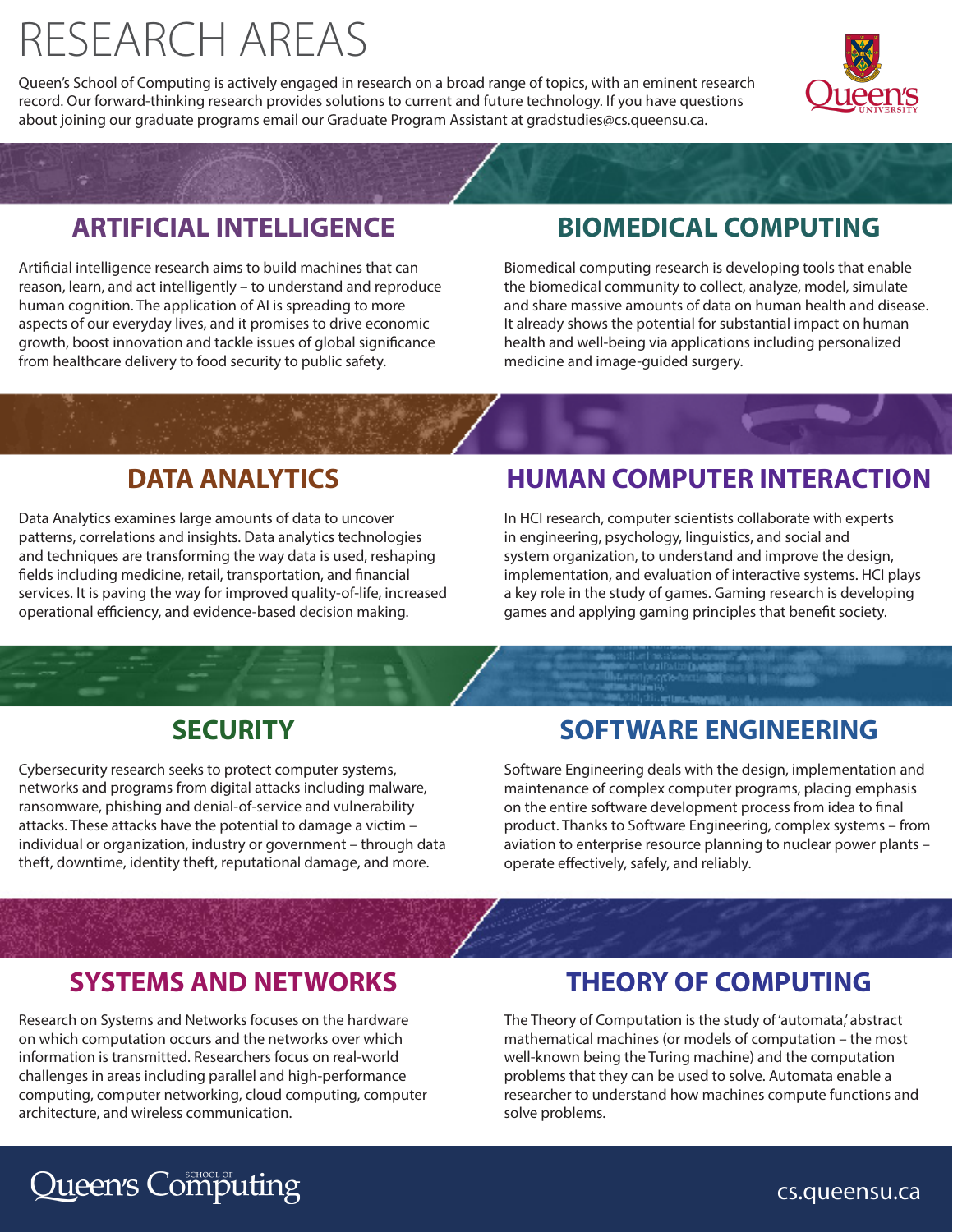## GRADUATE SUPERVISORS

| <b>GRADUATE SUPERVISORS</b>                                                                      | artificial<br>NTELLIGENCE | <b>BIOMEDICAL</b><br>COMPUTING | DATA<br>ANALYTICS<br>HCI &<br>SECURITY<br>SECURITY | SOFTWARE<br>ENGINEERING | SYSTEMS &<br>NETWORKS | THEORY OF<br>COMPUTING |
|--------------------------------------------------------------------------------------------------|---------------------------|--------------------------------|----------------------------------------------------|-------------------------|-----------------------|------------------------|
| <b>BRAM ADAMS</b><br>Release Engineering Boftware Analytics<br>bram@cs.queensu.ca                |                           |                                |                                                    |                         |                       |                        |
| <b>SELIM AKL</b><br>Parallel Computing • Unconventional Computation<br>akl@cs.queensu.ca         |                           |                                |                                                    |                         |                       |                        |
| <b>FURKAN ALACA</b><br>User Authentication Usable Security<br>furkan.alaca@queensu.ca            |                           |                                |                                                    |                         |                       |                        |
| <b>DOROTHEA BLOSTEIN</b><br><b>Biomechanics Adaptive Tensegrity</b><br>blostein@cs.queensu.ca    |                           |                                |                                                    |                         |                       |                        |
| <b>STEVEN DING</b><br>■ Data Mining ■ Machine Learning ■ Security<br>ding@cs.queensu.ca          |                           |                                |                                                    |                         |                       |                        |
| <b>JUERGEN DINGEL</b><br>Software Analysis Model-Driven Engineering<br>dingel@cs.queensu.ca      |                           |                                |                                                    |                         |                       |                        |
| <b>QINGLING DUAN</b><br>■ Machine Learning ■ Bioinformatics<br>duan@cs.queensu.ca                |                           |                                |                                                    |                         |                       |                        |
| <b>JANA DUNFIELD</b><br>Programming Languages Type systems<br>jana@cs.queensu.ca                 |                           |                                |                                                    |                         |                       |                        |
| <b>RANDY ELLIS</b><br>Medical Data Analysis • Computer Assisted Surgery<br>ellis@queensu.ca      |                           |                                |                                                    |                         |                       |                        |
| <b>GABOR FICHTINGER</b><br>Computer Assisted Surgery <b>Interventions</b><br>gabor@cs.queensu.ca |                           |                                |                                                    |                         |                       |                        |
| <b>SIDNEY GIVIGI</b><br>Machine Learning Autonomous Vehicles<br>givigi@cs.queensu.ca             |                           |                                |                                                    |                         |                       |                        |
| <b>NICK GRAHAM</b><br>Video Game Development BHCI<br>nicholas.graham@queensu.ca                  |                           |                                |                                                    |                         |                       |                        |
| <b>AHMED HASSAN</b><br>Software Systems Mining Software Repositories<br>ahmed@cs.queensu.ca      |                           |                                |                                                    |                         |                       |                        |
| <b>HOSSAM HASSANEIN</b><br>5G Wireless Networks = IoT<br>hossam@cs.queensu.ca                    |                           |                                |                                                    |                         |                       |                        |
| <b>TING HU</b><br>Complex Networks Bioinformatics<br>ting.hu@cs.queensu.ca                       |                           |                                |                                                    |                         |                       |                        |